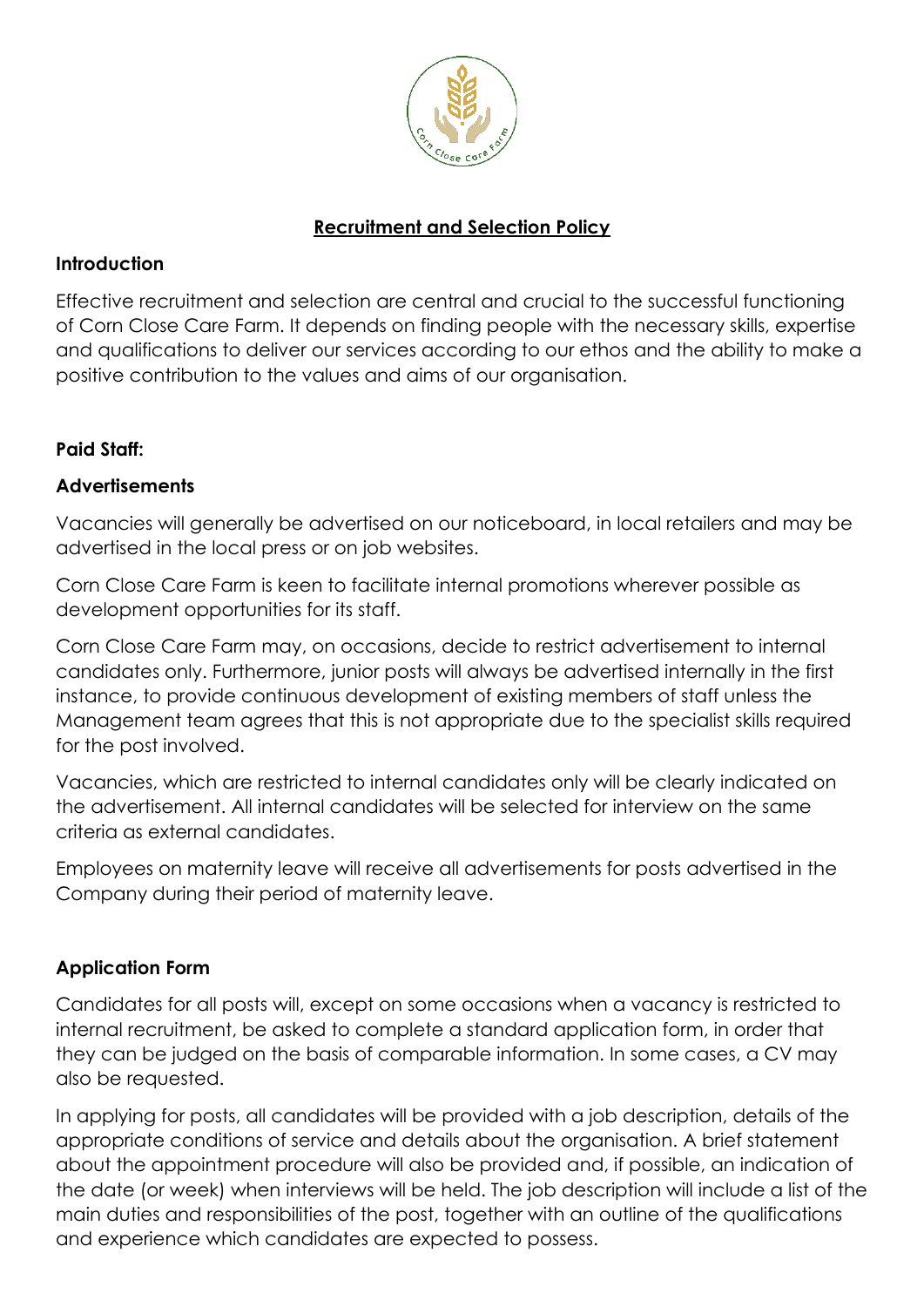In drawing up the job description and conditions of service the organisation will ensure that no job applicant receives less favorable treatment than another on the grounds of disability, gender, race, religion or belief, age, sexual orientation, marital status, parental status, caring responsibilities or hours of work, and that no applicant is placed at a disadvantage unjustifiably by requirements or conditions which have a disproportionately adverse effect on a particular group.

Applicants will be asked to specify whether they wish to declare any disabilities, and whether there are any reasonable adjustments needed for them to attend an interview. All applicants with a disability who meet the essential criteria for a job will be interviewed, and considered on their merits

Applicants will be required to supply the names and addresses of two people from whom references can be obtained, one of which should normally be the applicant's current or most recent employer.

Only references for short listed candidates for interview will be obtained. References will normally be sought prior to interview unless the candidate indicates otherwise.

References should normally be made in writing or email, but those received by telephone will be accepted, provided that a note of the conversation is recorded and placed on file.

Most posts will involve working with children and vulnerable adults and applicants will be asked to reveal details of 'spent' and 'unspent' convictions. Successful candidates for such posts will be required to provide the necessary documentation in order to complete a Disclosure and Barring check. Posts which require such a disclosure will be clearly indicated on the conditions of service and appointment procedure.

Applicants will also be required to declare if they are related to any member of staff within the organisation. Canvassing of members of the organisation is not permitted. No manager should be put into a position where he or she is asked to interview a person to whom they are related.

It is the Company's policy to communicate further with applicants who have not been shortlisted by ensuring they receive an email stating they have been unsuccessful and, if requested by the candidate, offering feedback as to the reasons they have not been shortlisted.

Applicants' details will be recorded at the point of receipt. All information relating to the data collected in the equality and diversity recruitment monitoring form will be hidden from all those involved in the recruitment and selection process. The information collected will be solely used for the purposes of equality monitoring.

All completed applications forms are private and confidential and should only be made available to those directly involved in the recruitment and selection process.

All application forms will be collated by the manager and supplied to the interview panel for shortlisting purposes.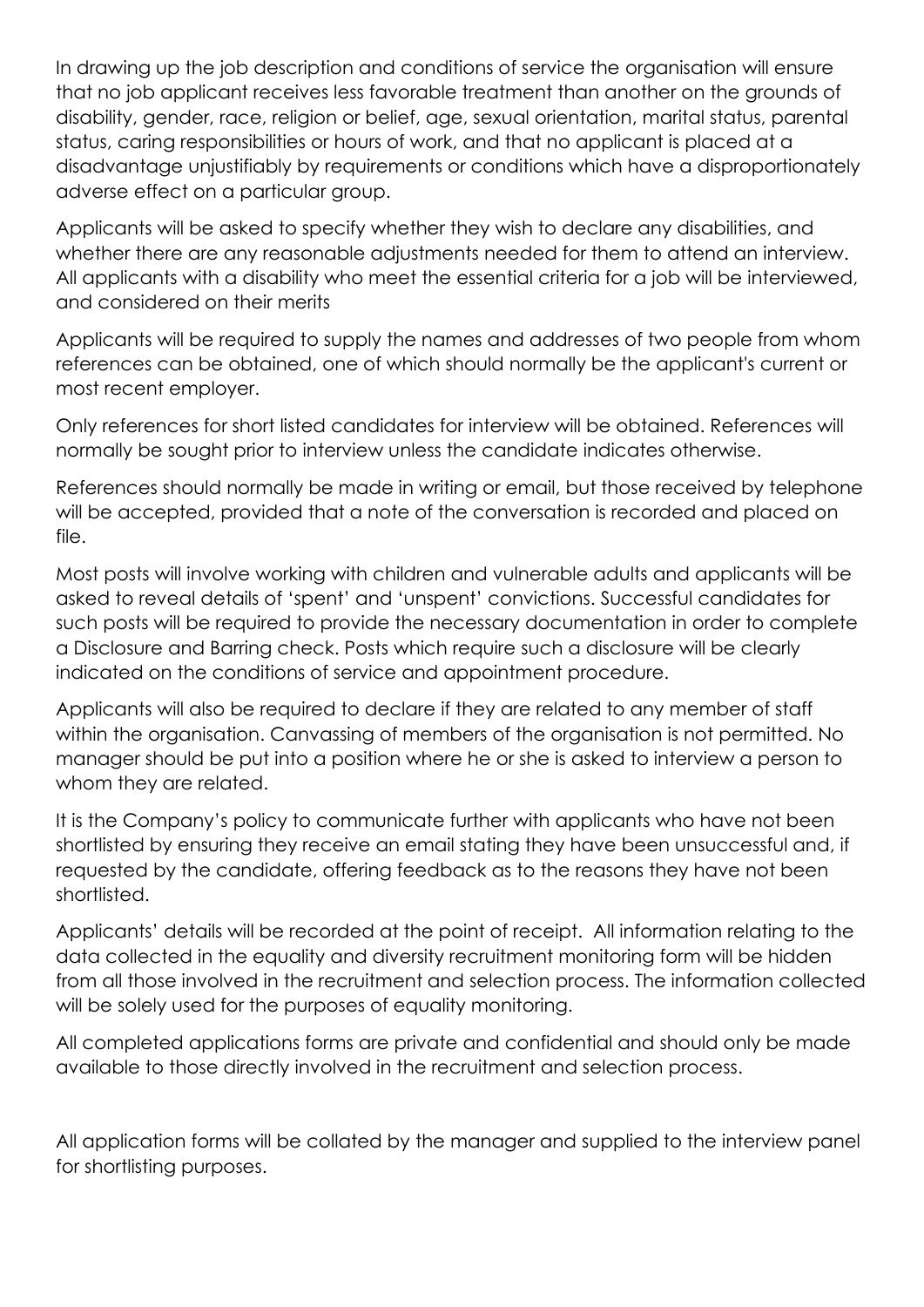A shortlist of candidates will be drawn up for interview, based entirely on merit and suitability for the post but taking account of the organisation's responsibilities in relation to Equality legislation. Other than in exceptional circumstances, reasonable notice will be given to ensure that candidates have sufficient time to prepare for and make the necessary arrangements to attend the interview.

### **Selection Methods**

Interviews will be held by a panel comprising of a minimum of two persons, gender balanced wherever possible. The interviewers will encourage candidates to be at ease during the interview, in order that they can give a fair and accurate impression of themselves.

A set of questions will be agreed by the interview panel in advance and will be developed from the current job description for the post. The panel will seek to develop questions which ask the candidates to give examples of their previous relevant experience.

All candidates will be asked the same questions in the same order, and their responses rated between 1-10. The panel will each have a copy of the questions and will score independently of each other during the interview. Time is allocated between interviews for the panel to discuss each candidate and to award a total points score. Additional notes may be made by the panel during the interview.

It should be remembered that an interview is a two-way process, and candidates will be given every opportunity to view the premises where they will work and ask questions about the organisation, to ensure that they have a full understanding of the post for which they are applying and the way the organisation operates.

In addition to interviews, a range of other selection techniques may be used, for example a practical task involving an aspect of the work to be carried out in the role. In such circumstances reasonable notice and relevant information will be given to ensure that candidates have sufficient time and information to prepare.

All appointments will be made strictly on merit and related to the requirements of the job.

All interviewed candidates will be notified of the outcome of the selection process as soon as possible, either by telephone or email.

All unsuccessful candidates' application forms and interview notes will be retained for one year from the date of interviews taking place. After this date they will be destroyed.

# **Relevant Checks**

All offers of employment will be made conditional upon satisfactory results from the following:

- two satisfactory references;
- confirmation of the right to work in this country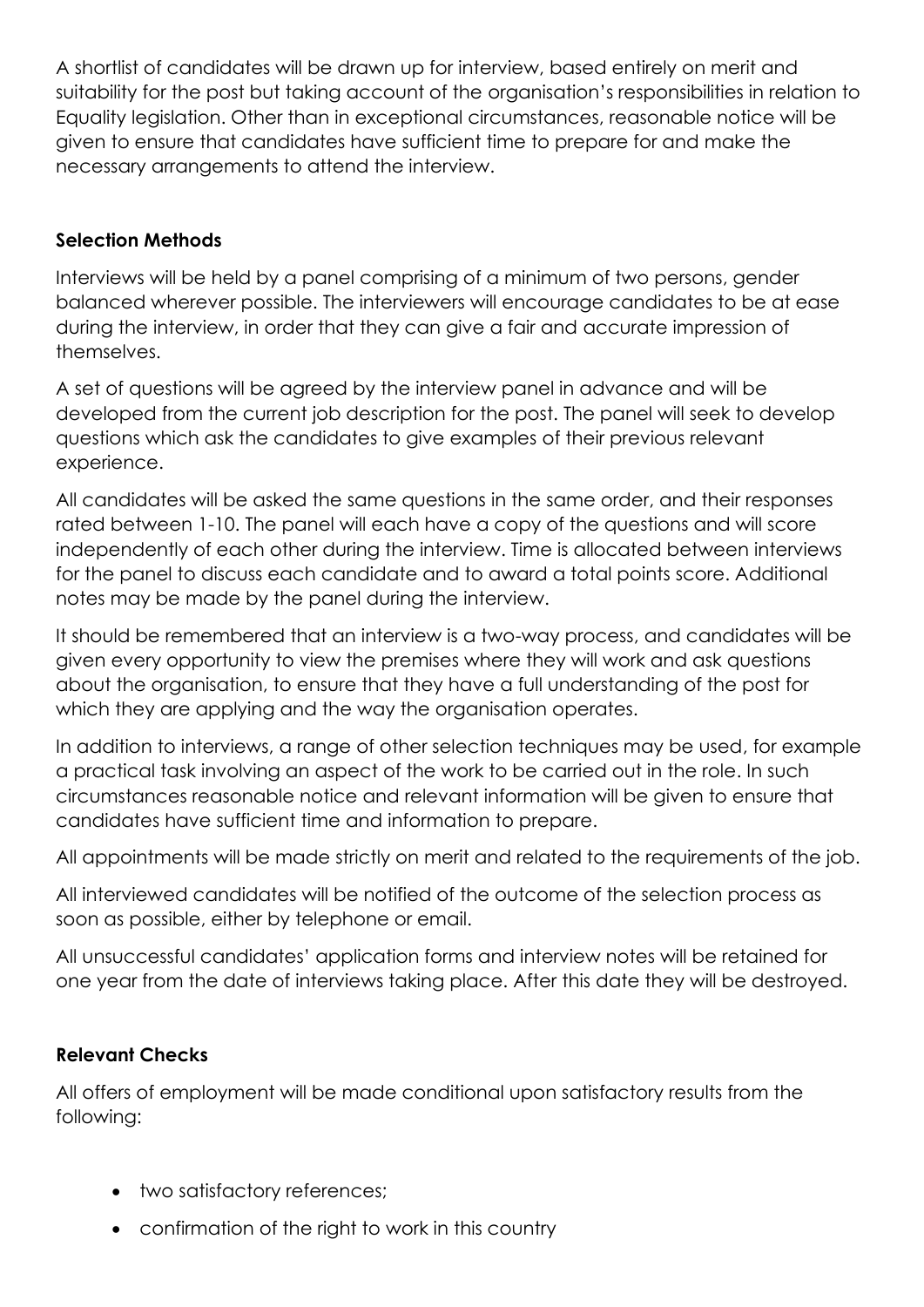• Disclosure and Barring Service check (or the country equivalent) if appropriate.

#### **Probationary Period**

All appointments into Corn Close Care Farm will be made subject to a probationary period of six calendar months. After three months a review meeting will take place between the post holder and their line manager to discuss progress. At the end of the probationary period, and subject to a satisfactory report by the line manager, employees will be notified in writing that they have successfully completed their probationary period. The probationary period can be extended by a further 3 months should the individual's line manager consider this appropriate.

#### **Recruitment Monitoring**

The Company seeks to recruit employees on the basis of their ability and the requirements of the post.

The Company wants to ensure that no applicant receives less favorable treatment than another on the grounds of disability, gender, race, religion or belief, age, sexual orientation, marital status, parental status, caring responsibilities or hours of work.

In order to meet this commitment, the recruitment process will be analysed by the management after each recruitment and any action taken to improve the process.

#### **Exit Interviews**

All employees who leave the employment of Corn Close Care Farm voluntarily will be offered an exit interview with their manager before their last day of employment.

Exit interviews provide the opportunity for departing employees to discuss their reasons for leaving. The information provided is useful in identifying trends, learning and development and evaluating the effectiveness of Company policies and practices.

The appropriate line manager should record all appropriate information, such as recommendations made for change, or significant issues raised in the interview, whilst bearing in mind confidentiality issues.

#### **Volunteers:**

Many of the staff at Corn Close Care Farm are volunteers.

Date of policy 24th June 2021 Review date 2022 Name Cath Wilson Signedath Wilson,

Please see our Volunteer Policy for more details.